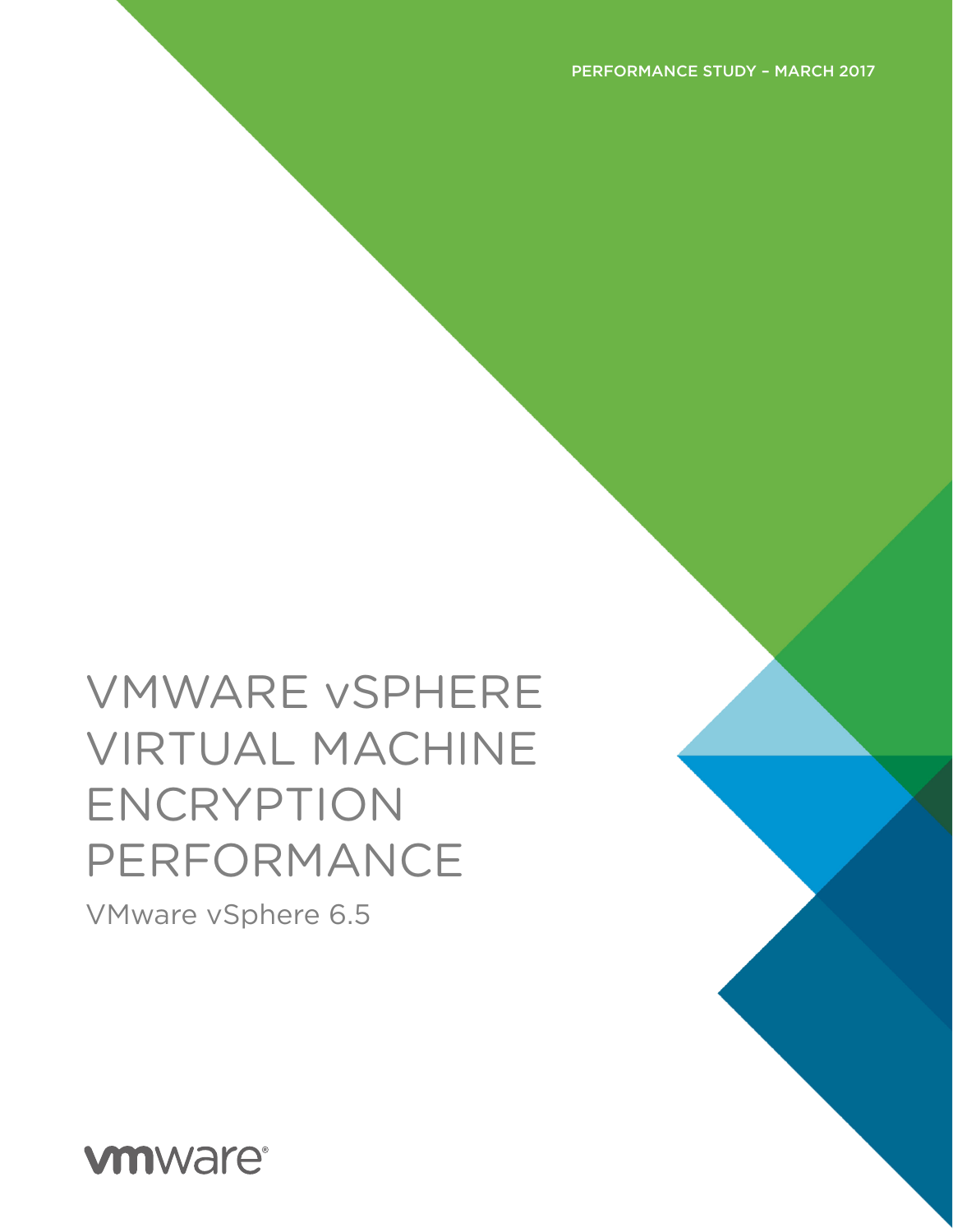#### **Table of Contents**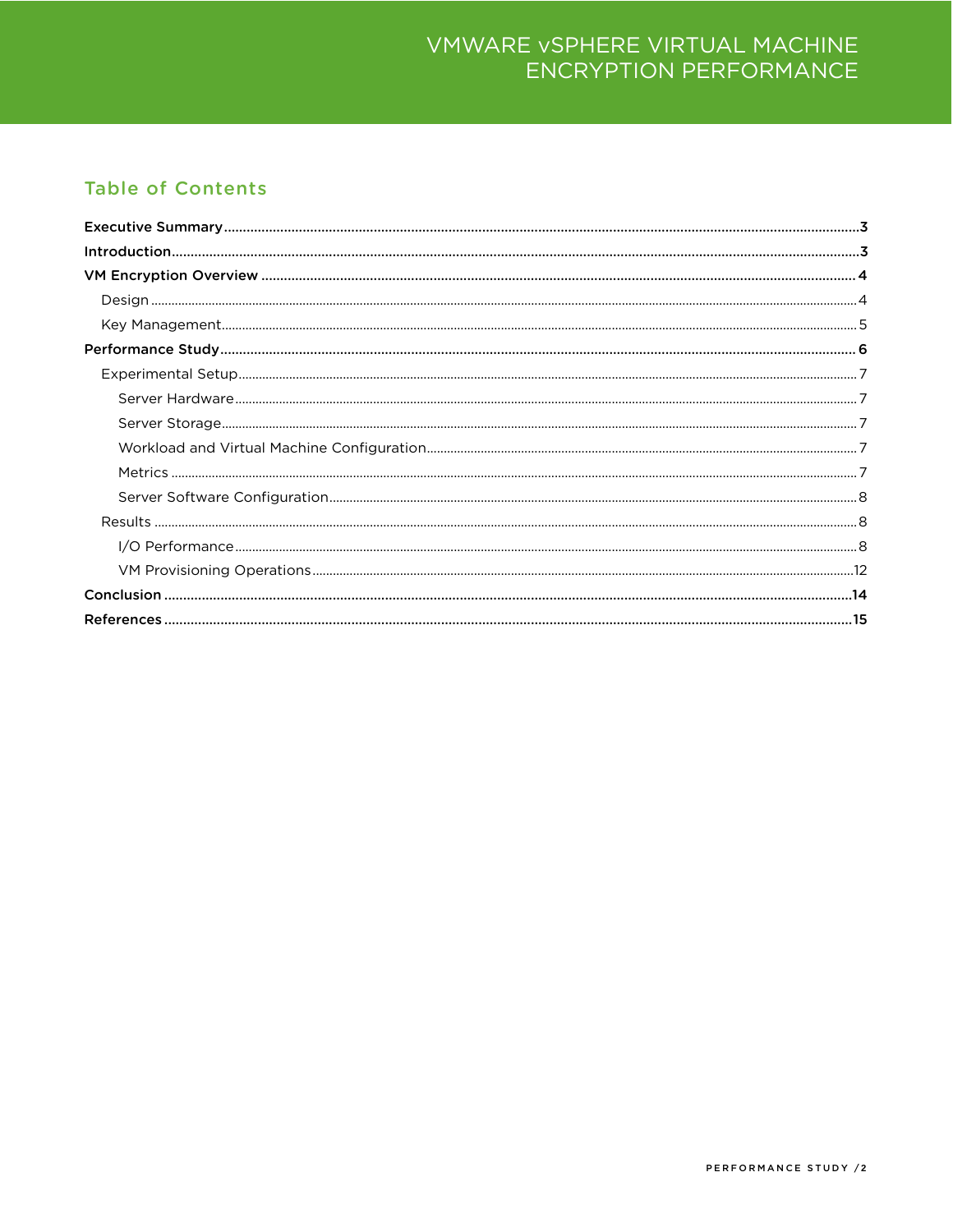# <span id="page-2-0"></span>Executive Summary

VMware vSphere® virtual machine encryption (VM encryption) is a feature introduced in vSphere 6.5 to enable the encryption of virtual machines. VM encryption provides security to VMDK data by encrypting I/Os from a virtual machine (which has the VM encryption feature enabled) before it gets stored in the VMDK. In this paper, we quantify the impact of using VM encryption on a VM's I/O performance as well as on some of the VM provisioning operations like VM clone, power-on, and snapshot creation. We show that while VM encryption can lead to bottlenecks in I/O throughput and latency for ultra-high-performance devices (like a high-end NVMe drive) that can support hundreds of thousands of IOPS, for most regular types of storage, like enterprise class SSD or VMware vSAN™, the impact on I/O performance is very minimal.

# <span id="page-2-1"></span>Introduction

VM encryption supports the encryption of virtual machine files, virtual disk files, and core dump files. Some of the files associated with a virtual machine like log files, VM configuration files, and virtual disk descriptor files are not encrypted. This is because they mostly contain non-sensitive data and operations like disk management should be supported whether or not the underlying disk files are secured. VM encryption uses vSphere APIs for I/O filtering (VAIO), henceforth referred to as IOFilter. IOFilter is an ESXi framework that allows the interception of VM I/Os in the virtual SCSI emulation (VSCSI) layer. On a high level, the VSCSI layer can be thought of as the layer in ESXi just below the VM and above the VMFS file system. The IOFilter framework enables developers, both VMware and third party vendors, to write filters to implement more services using VM I/Os like encryption, caching, and replication. This framework is implemented *entirely* in user space. This allows the VM I/Os to be isolated cleanly from the core architecture of ESXi, thereby eliminating any potential issues to the core functionality of the hypervisor. In case of any failure, only the VM in question would be affected. There can be multiple filters enabled for a particular VM or a VMDK, and these filters are typically chained in a manner shown below, so that I/Os are processed by each of these filters serially, one after the other, and then finally either passed down to VMFS or completed within one of the filters. This is illustrated in [Figure 1.](#page-2-2)



<span id="page-2-2"></span>Figure 1. IOFilter design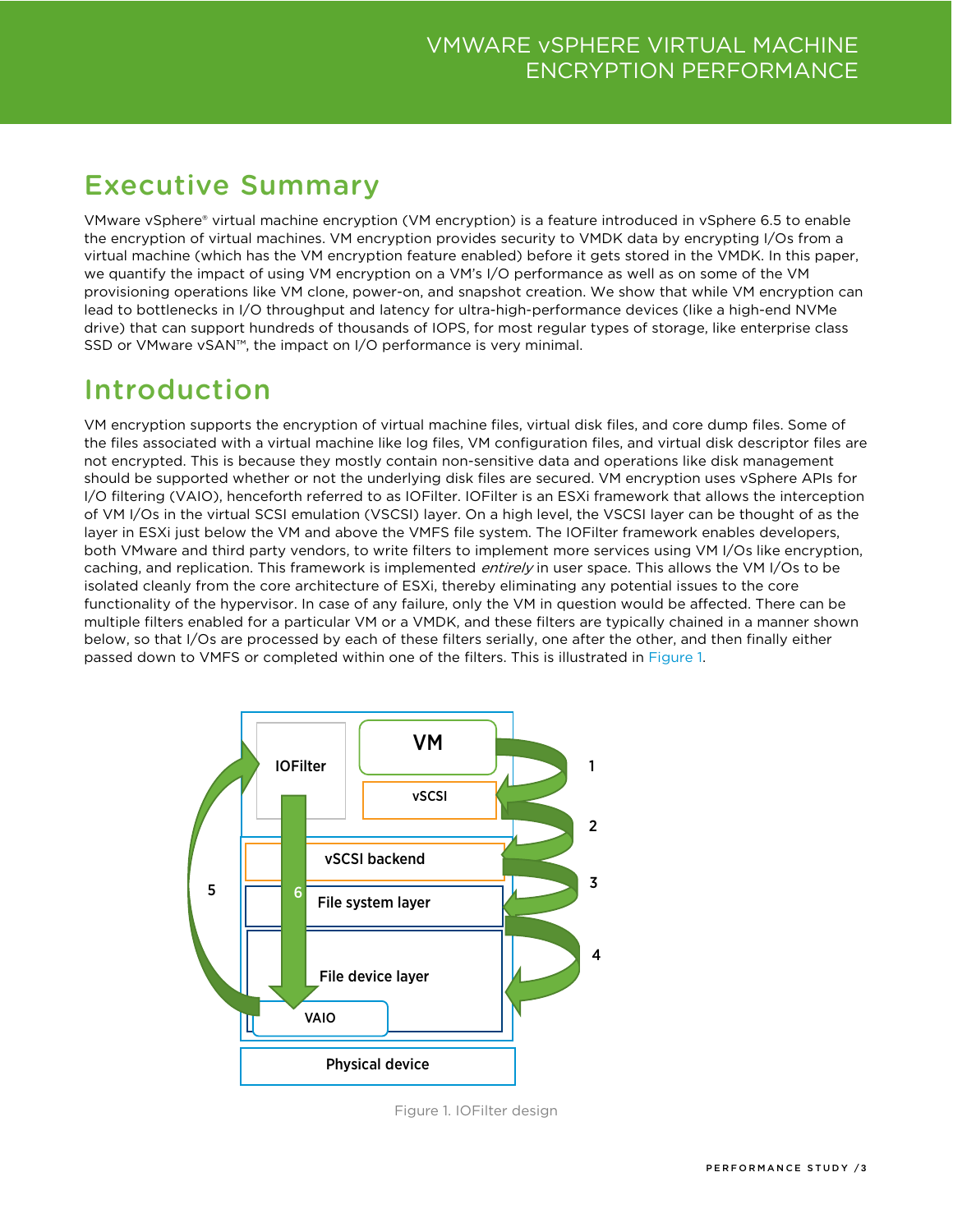# <span id="page-3-0"></span>VM Encryption Overview

The primary purpose of VM encryption is to secure the data in VMDKs, such that when the VMDK data is accessed by any unauthorized entity, it gets only meaningless data. The VM that legitimately owns the VMDK has the necessary key to decrypt the data whenever read and then fed to the guest operating system. This is done using industry-standard encryption algorithms to secure this traffic with minimal overhead.

While VM encryption does not impose any new hardware requirements, using a processor that supports the AES-NI instruction set would speed up the encryption/decryption operation. The results shown in this paper are from a slightly older server with processors that have AES-NI support, but without the speed-up and improvements in AES-NI seen in the latest processors.

### <span id="page-3-1"></span>Design

Figure 2 shows the various components involved as part of the VM encryption mechanism. It consists of an external key management server (KMS), the vCenter Server system, and an ESXi host or hosts. vCenter Server requests keys from an external KMS, which generates and stores the keys and passes them down to vCenter Server for distribution. An important aspect to note is that there is no "per-block hashing" for the virtual disk. This means, VM encryption provides *data protection against snooping* and not against *data corruption* since there is no hash for detecting corruption and recovering from it. For more security, the encryption takes into account not only the encryption key, but also the block's address. This means two blocks of a VMDK with the same content encrypt to different data.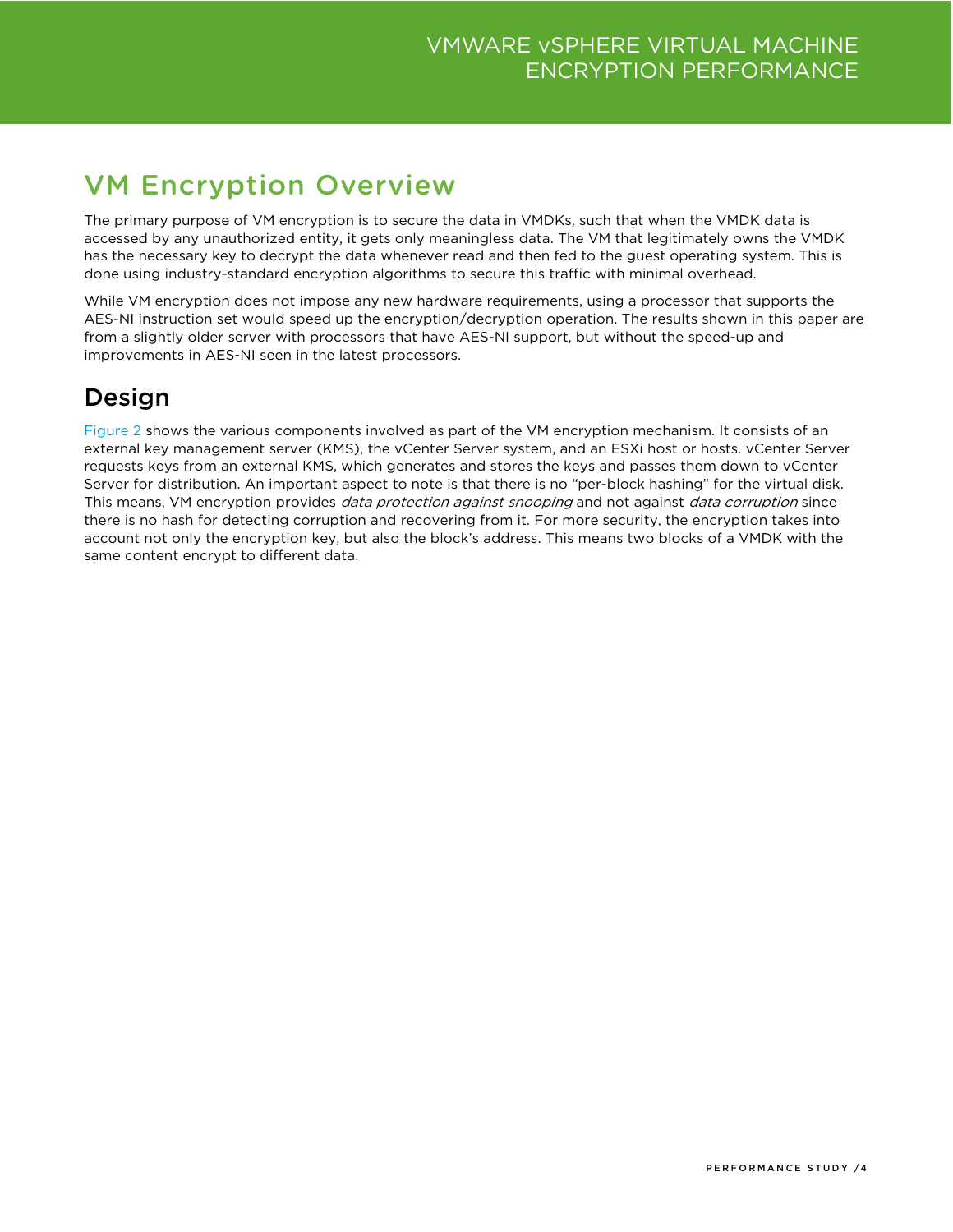

Figure 2. VM Encryption components

### <span id="page-4-0"></span>Key Management

To visualize the mechanism of encryption (and decryption), we need to look at how the various elements in the security policy are laid out topologically. The KMS is the central server in this security-enabled landscape. Figure [3](#page-5-1) shows a simplified topology.

The KMS is a secure, centralized repository of cryptographic keys. There can be more than one KMS configured with a vCenter. However, they need to be configured such that only KMSs that replicate keys between themselves (usually from the same vendor) should be added to the same KMS cluster. Otherwise, each KMS should be added under a different KMS cluster. One of the KMS clusters must be designated as default in vCenter. Only Key Management Interoperability Protocol (KMIP) v1.1 compliant KMSs are supported and vCenter Server is the client of KMS. Using KMIP enables vCenter Server to talk to any KMIP-compliant KMS vendor. Before transacting with the KMS, vCenter Server must establish a trust connection with it, which needs to be done manually.

Initially the ESXi hosts do not have the necessary keys to perform cryptographic operations like encrypting and decrypting guest data. vCenter Server obtains the keys from the KMS and then pushes them down to the hosts. These keys are called key encryption keys (KEK). The host generates the data encryption keys (DEK), which are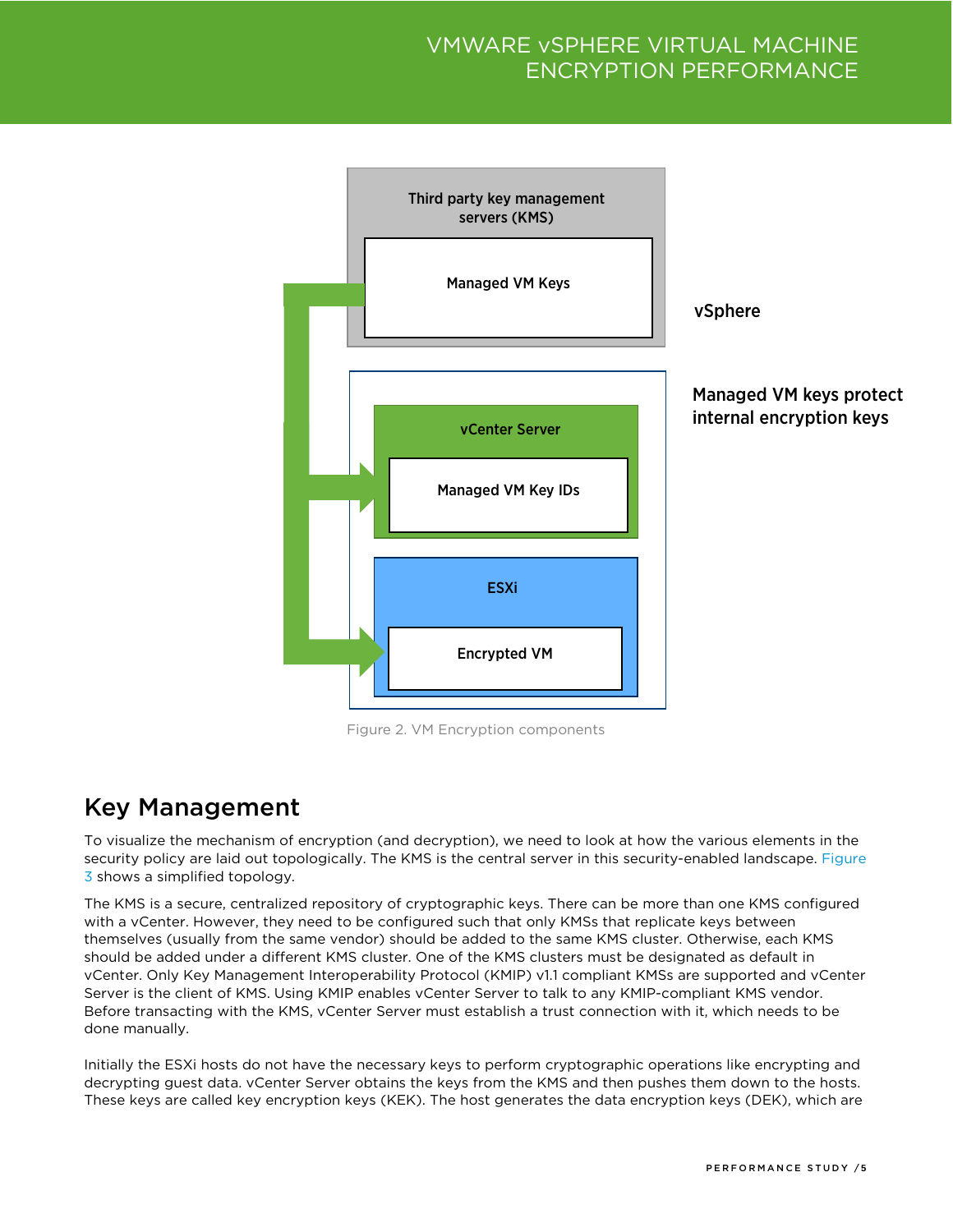then used for encrypting and decrypting virtual machine files. KEKs are used to encrypt the DEKs, and these encrypted DEKs are stored in configuration files. Once encrypted, the KEK for the virtual machine needs to be in ESXi memory for the VM to be powered on. If for some reason the ESXi host is power cycled or the encrypted virtual machine is unregistered and then re-registered, vCenter gets the KEK from KMS again and pushes it to ESXi. KEKs are stored only in the KMS where they are generated and not persisted anywhere on vSphere. KMS should be highly available, or keys should be replicated between multiple KMS instances added to the same KMS cluster for accessibility of KEKs.



Figure 3. Encryption-enabled vCenter Server (VC) topology

# <span id="page-5-1"></span><span id="page-5-0"></span>Performance Study

In this paper, we present the results of detailed I/O experiments that quantify CPU cost and I/O throughput and latency when enabling a VM with encryption. We first present the steady-state I/O performance, comparing a VM encryption–enabled case versus a VM encryption–disabled one, and then we present some of the VM provisioning operations like VM power-on, VM clone, and VM snapshot.

Any encryption feature consumes CPU cycles and any I/O filtering mechanism consumes at least minimal I/O latency overhead. The impact of such overheads largely depends on two aspects:

- The efficiency of implementation of the feature/algorithm
- The capability of the underlying storage

If the storage is slow (like a locally attached spinning drive), the overhead caused by I/O filtering is very minimal and has little impact on the overall I/O latency and throughput. However, if the underlying storage is very highperformance, any small overheads added by the filtering layers can have a non-trivial impact on I/O latency and throughput. For this purpose, our performance study covers three sets of results: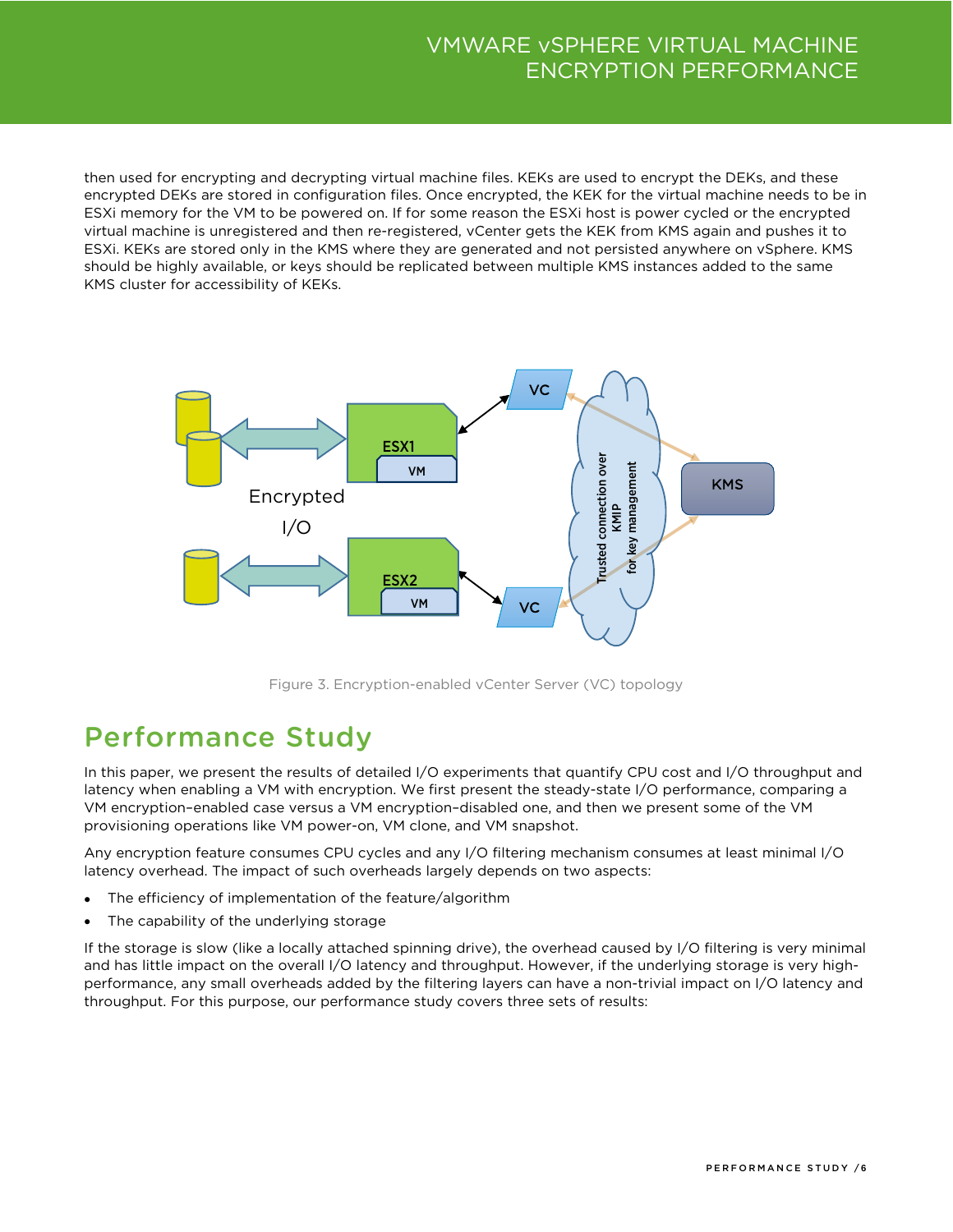- Intel S3700 SSD (capable of about 70,000 random IOPS) [1]
- Samsung PM1725 NVMe device (capable of up to 750,000 IOPS) [2]
- Three-node hybrid VMware vSAN cluster [3]

### <span id="page-6-0"></span>Experimental Setup

The testbed consists of a single ESXi server in the local storage case and three ESXi servers in the VMware vSAN storage case. The ESXi hosts each contain an IOAnalyzer VM [4], which essentially generates I/O workload using Iometer [5]. vCenter Server manages the hosts and the connection to an external key management server (KMS), with which a trusted connection is established.

#### <span id="page-6-1"></span>Server Hardware

- Dell PowerEdge R720
- 2 x 8-core Intel Xeon Processors E5-2650 v2 ("Ark") @ 2.60GHz
- 128GB Memory

#### <span id="page-6-2"></span>Server Storage

- 1 VMFS datastore backed by an Intel S3700 400GB SSD device
- 1 VMFS datastore backed by a Samsung PM1725 1.5TB NVMe device

#### <span id="page-6-3"></span>Workload and Virtual Machine Configuration

- Iometer (version 1.1.0) used as synthetic benchmark
- Following I/O profiles used:
	- I/O size of 512KB with sequential workloads (100% reads, 100% writes)
	- I/O size of 4KB with random workloads (100% reads, 100% writes)
- Number of vCPUs per VM equals the number of Iometer workers used, and each worker generates I/O on separate VMDKs. For our experiments, the number of VMDKs (and therefore Iometer workers) is varied from 1 to 8.
- For each virtual disk, there were 8 outstanding I/Os for the 512KB case and 32 outstanding I/Os for the 4KB case
- Each VMDK is 2GB in size
- Experiments conducted after the VMDK had been written to completely, and as such did not take "first write" into consideration
- For VMware vSAN:
	- 1 disk group with Intel S3700 SSD drive + 4 x 1.1TB HGST drives [6]
	- All VMDKs created with HostFailuresToTolerate (HFT) = 1

#### <span id="page-6-4"></span>Metrics

- For larger sequential workloads (512KB), we show throughput in megabytes per second (MBps), whereas for smaller random workloads (4KB), we show I/Os per second (IOPS).
- I/O latencies are shown in microsecond granularity and the CPU cost is shown as the number of CPU cycles per I/O.
- Each test is run for 300 seconds and for at least three iterations.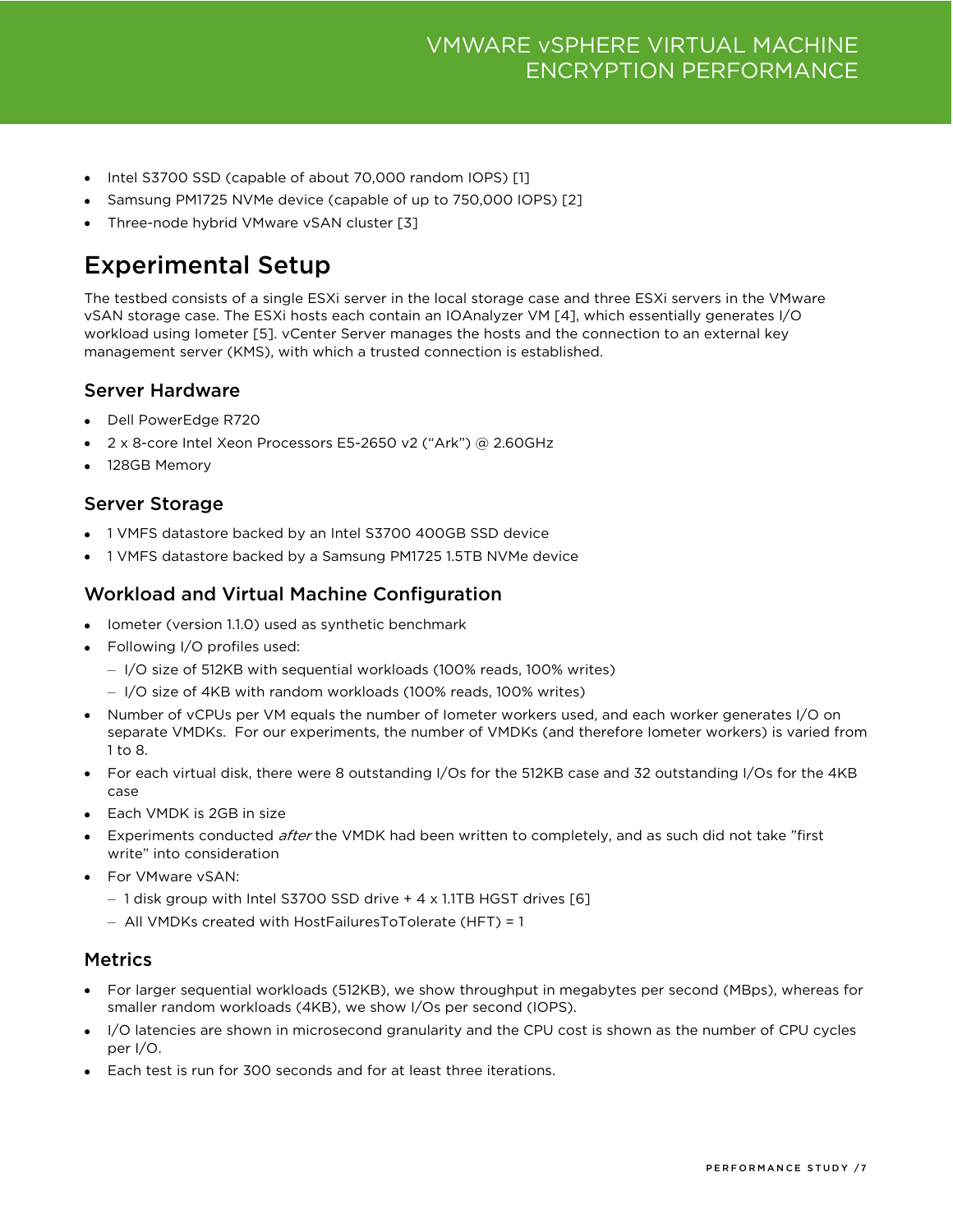#### <span id="page-7-0"></span>Server Software Configuration

- Guest operating system version: Ubuntu 12.04 64-bit
- ESXi version: 6.5

### <span id="page-7-1"></span>Results

#### <span id="page-7-2"></span>I/O Performance

#### On Intel S3700 SSD Storage

In this section, we present the results of I/O experiments done on a locally attached SAS SSD storage that is of mid-level capability. The SSD drive we used is capable of doing about 75,000 random read IOPS as per the device specification [1]. This capability is similar to what we can expect from an enterprise storage array.

The first set of results are bandwidth-oriented as we focus on large, sequential I/Os. For this purpose, we tested 512KB sequential reads and writes comparing the I/O throughput, I/O latency, and CPU cost per I/O of a regular virtual machine with encryption enabled. Write workloads exploit the encryption workflow and the read workloads exploit the decryption workflow.



Figure 4. 512KB sequential write results for SSD

<span id="page-7-3"></span>

Figure 5. 512KB sequential read results for SSD

<span id="page-7-4"></span>[Figure 4](#page-7-3) and [Figure 5](#page-7-4) show that in terms of bandwidth, VM encryption does not add any noticeable overhead even when the I/O bandwidth is in the range of 450-475 MBps. Also, when we increase the number of workers issuing I/O, the number of I/Os in-flight that are being processed by ESXi is also increased. With VM encryption enabled, we do not see any noticeable overhead in terms of latency even for a high number of outstanding I/Os.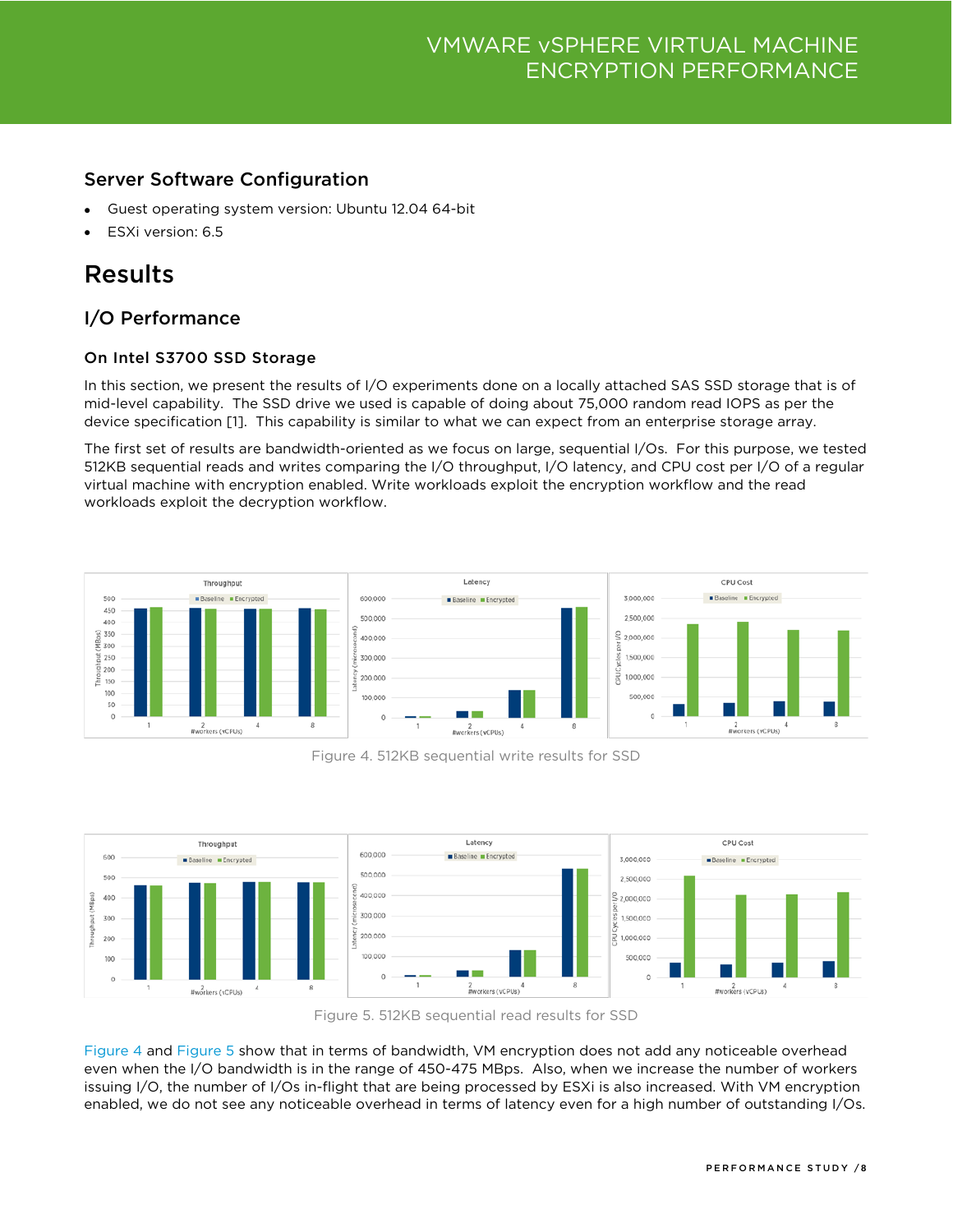However, in terms of CPU cost, we see high CPU cycles per I/O when VM encryption is enabled due to the encryption of large quantities of data. When there are spare CPU cycles, this does not have an adverse effect on application performance. But if there is scarcity of CPU resources, VM encryption can add significant overhead to other applications. Therefore, the ESXi server requires a sufficient amount of CPU resources when VM encryption is enabled.



Figure 6. 4KB random write results for SSD

<span id="page-8-0"></span>

Figure 7. 4KB random read results for SSD

<span id="page-8-1"></span>In [Figure 6](#page-8-0) and [Figure 7,](#page-8-1) we show the impact of VM ecryption on small, random I/Os that are limited by the number of I/Os processed per second. For this case, we tested with 4KB random read and write workloads. Even for these workloads, we see that the VM encryption impact is minimal in terms of throughput and latency. In terms of CPU cycles per I/O, we see that encrypted I/Os consume roughly double the amount of CPU cycles compared to non-encrypted I/Os.

#### On Samsung PM1725 NVMe Storage

In this section, we present the results of I/O experiments done on an NVMe device that has ultra-low latency performance and high throughput. The device is capable of doing up to 750,000 read IOPS per the device specification [2].

As with the tests run with an Intel S3700 SSD, the first set of results here are bandwidth-oriented and the second set of results are IOPS-oriented.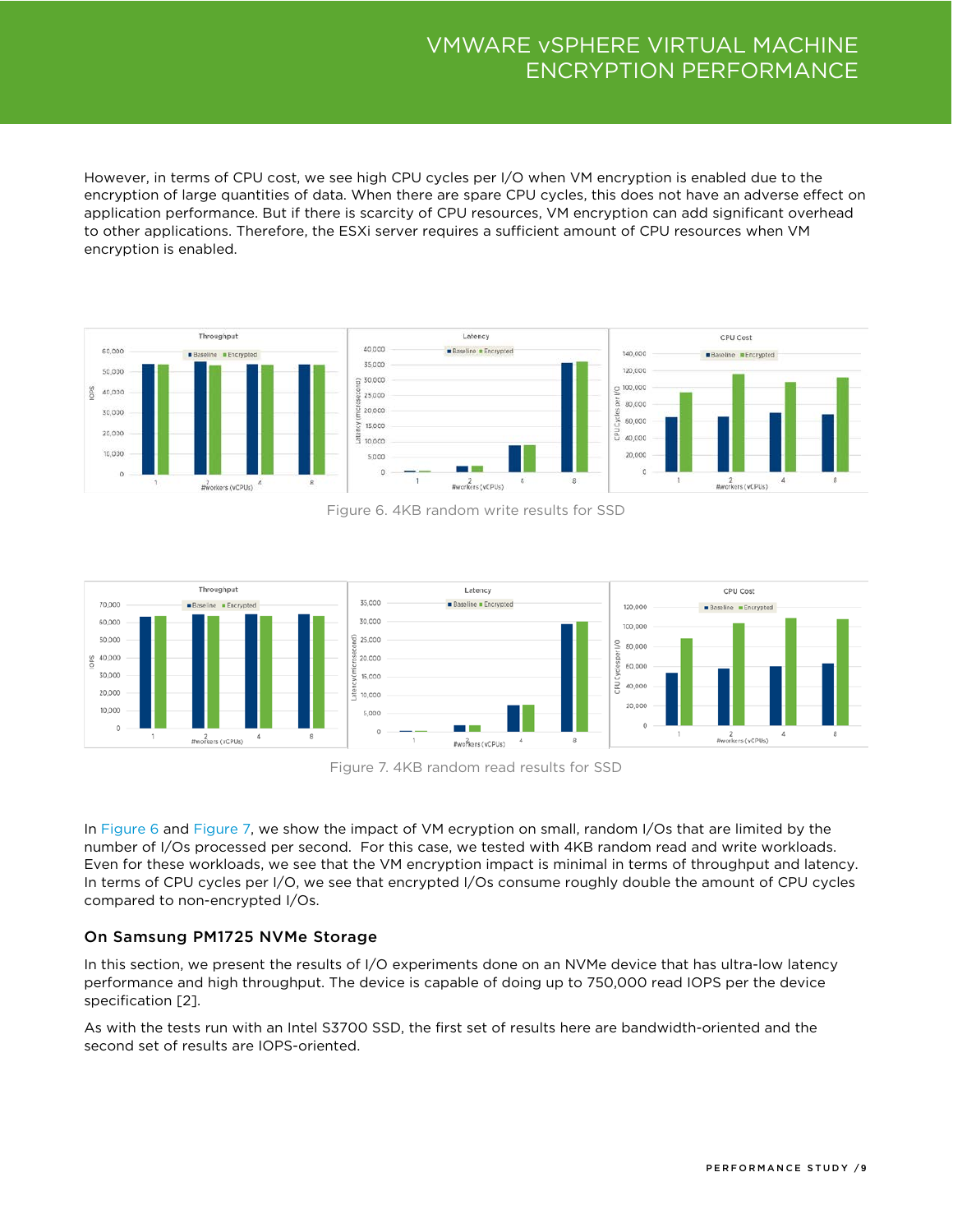



<span id="page-9-0"></span>

Figure 9. 512KB sequential read results for NVMe

<span id="page-9-1"></span>As seen from [Figure 8](#page-9-0) and [Figure 9,](#page-9-1) with the highly performant NVMe device, we see a significant impact in terms of I/O throughput and latency when using VM encryption. The bandwidth with encryption is about 30- 50% of baseline performance. There is also a proportional increase in the I/O latency. Because the device performance is high, the per-I/O latency we add in the IOFilter path for encryption (in the case of writes) and decryption (in the case of reads), which is in the order of a few microseconds, quickly add up and show as a bottleneck in the figures.



Figure 10. 4KB random write results for NVMe

<span id="page-9-3"></span><span id="page-9-2"></span>

Figure 11. 4KB random read results for NVMe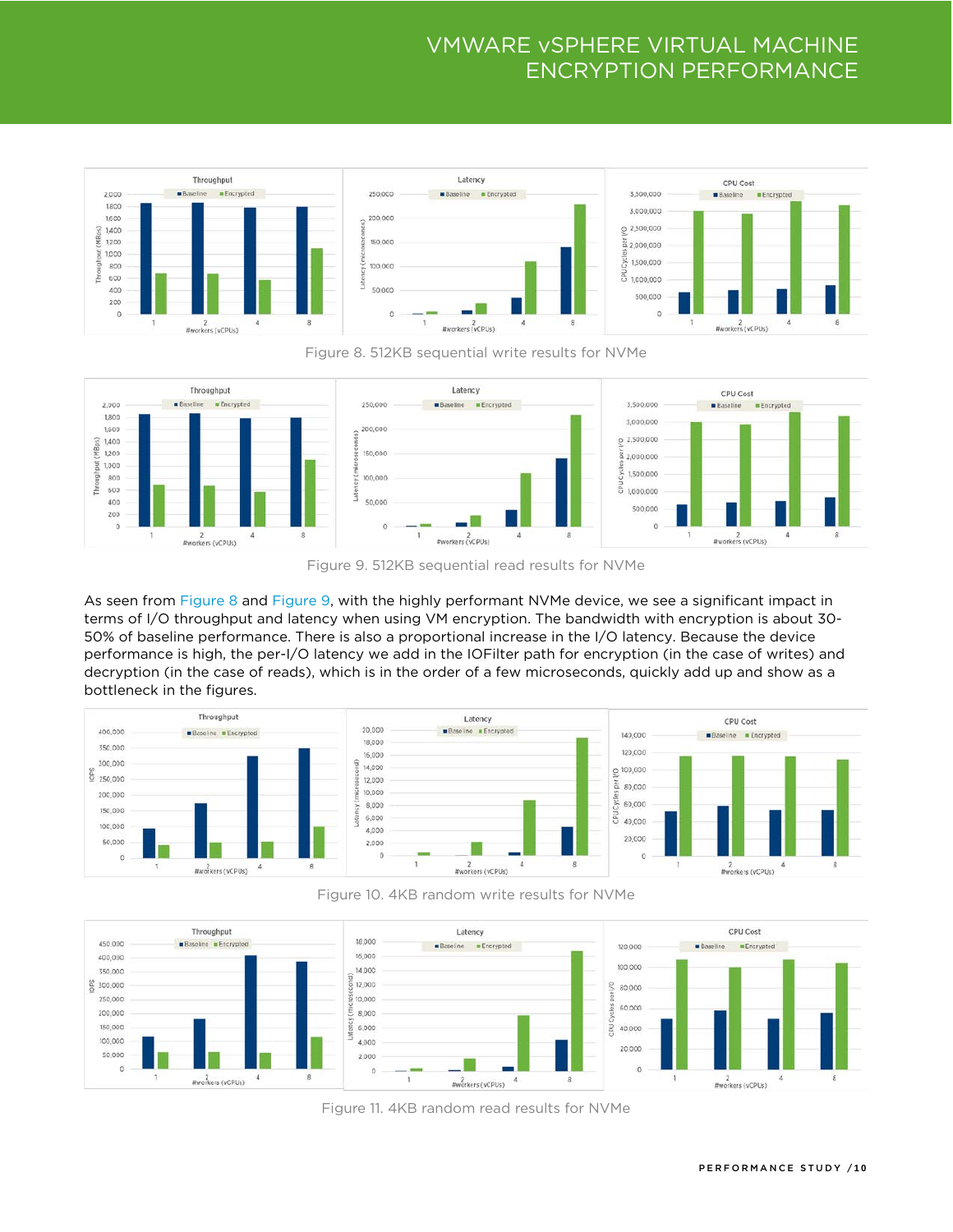From [Figure 10](#page-9-2) and [Figure 11,](#page-9-3) we see a similar pattern as shown in the sequential workload case, where the encryption and decryption of each I/O results in the IOPS not scaling as much as the baseline case.

While we see significant I/O performance impact when using the VM encryption feature on an ultra-fast storage device, this impact may be reduced when using more recent servers that have processors with a faster and improved AES-NI implementation. We plan to publish those results as a separate paper.

#### On VMware vSAN Storage

In this section, we present the results of I/O experiments done on VMware vSAN. For these experiments, we used a three-node VMware vSAN cluster with a single disk group, where each host comprises 1 Intel S3700 SSD and 4 x 1.1TB Hitachi 10K RPM hard drives. [Figure 12,](#page-10-0) [Figure 13,](#page-10-1) [Figure 14,](#page-10-2) and [Figure 15](#page-11-1) show the performance comparison of different workloads with and without encryption.



<span id="page-10-0"></span>

Figure 12. 512KB sequential read results for vSAN

Figure 13. 512KB sequential write results for vSAN

<span id="page-10-1"></span>The bandwidth-oriented workloads in [Figure 12](#page-10-0) and [Figure 13](#page-10-1) show that there is no noticeable overhead for write workloads in terms of throughput, while latency is slightly affected. In terms of CPU cost per I/O, there is a small increase of less than 20% when VM encryption is enabled.

<span id="page-10-2"></span>

Figure 14. 4KB random read results for vSAN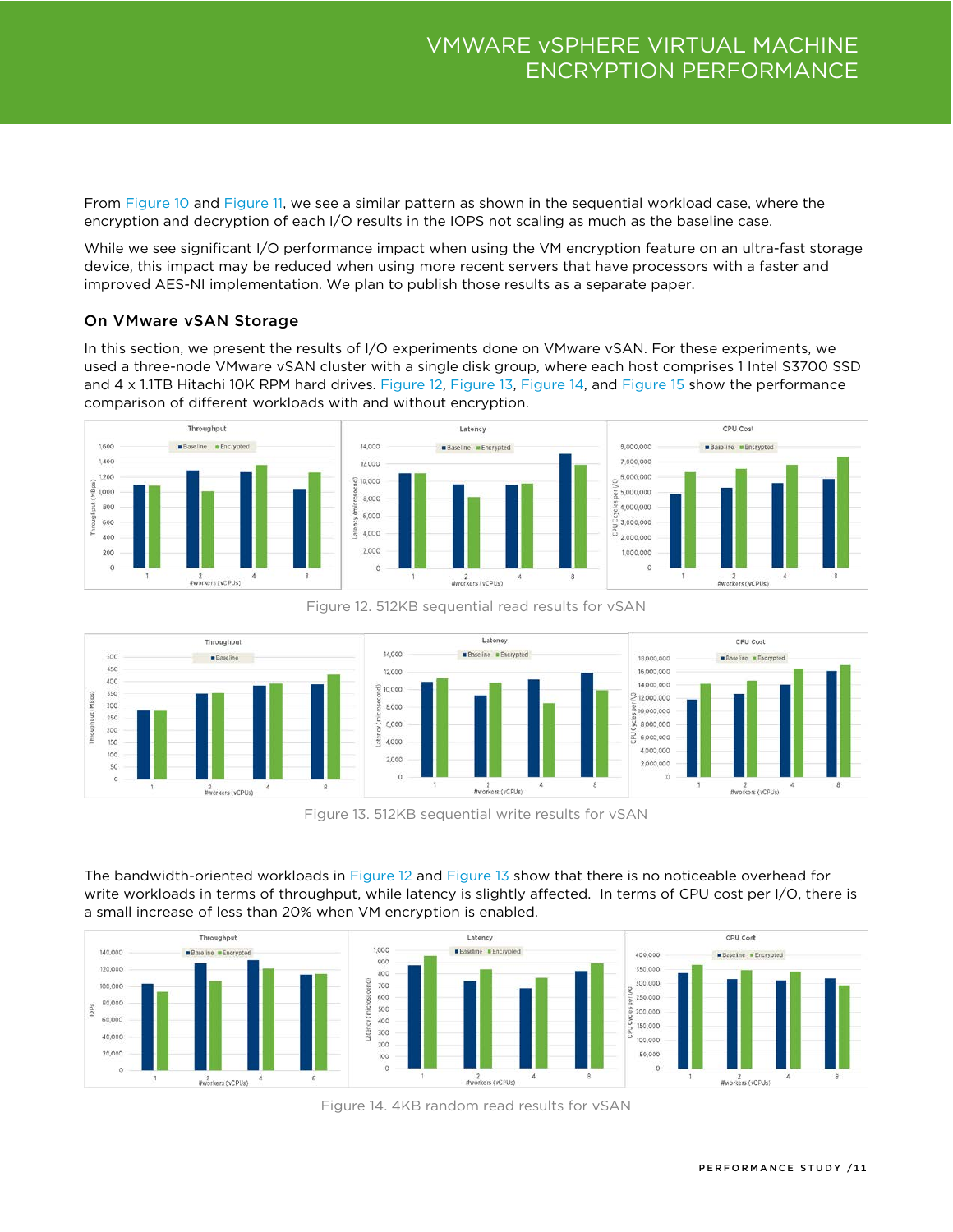



<span id="page-11-1"></span>For random, small-sized workloads, we see VM encryption adding an overhead of up to 20% in the worst case and a similar overhead for CPU cost per I/O. In [Figure 15,](#page-11-1) we found an interesting behavior of write IOPS decreasing as the number of workers increase. Based on the VMware vSAN statistics, we found that this might be due to an increasing number of total outstanding I/Os handled by vSAN as we kept the number of outstanding I/Os per worker to be constant at 32. As the total number of outstanding I/Os increase, congestion occurs in the vSAN layers, bringing down the IOPS.

#### <span id="page-11-0"></span>VM Provisioning Operations

In this section, we focus on three of the important VM provisioning operations: VM power-on, VM clone, and VM snapshot. For these experiments, we use three different classes of underlying storage: an SSD, an NVMe drive, and a three-node vSAN cluster. The testbed setup here is the same as that detailed in [Experimental](#page-6-0) Setup.



<span id="page-11-2"></span>Figure 16. VM power-on operation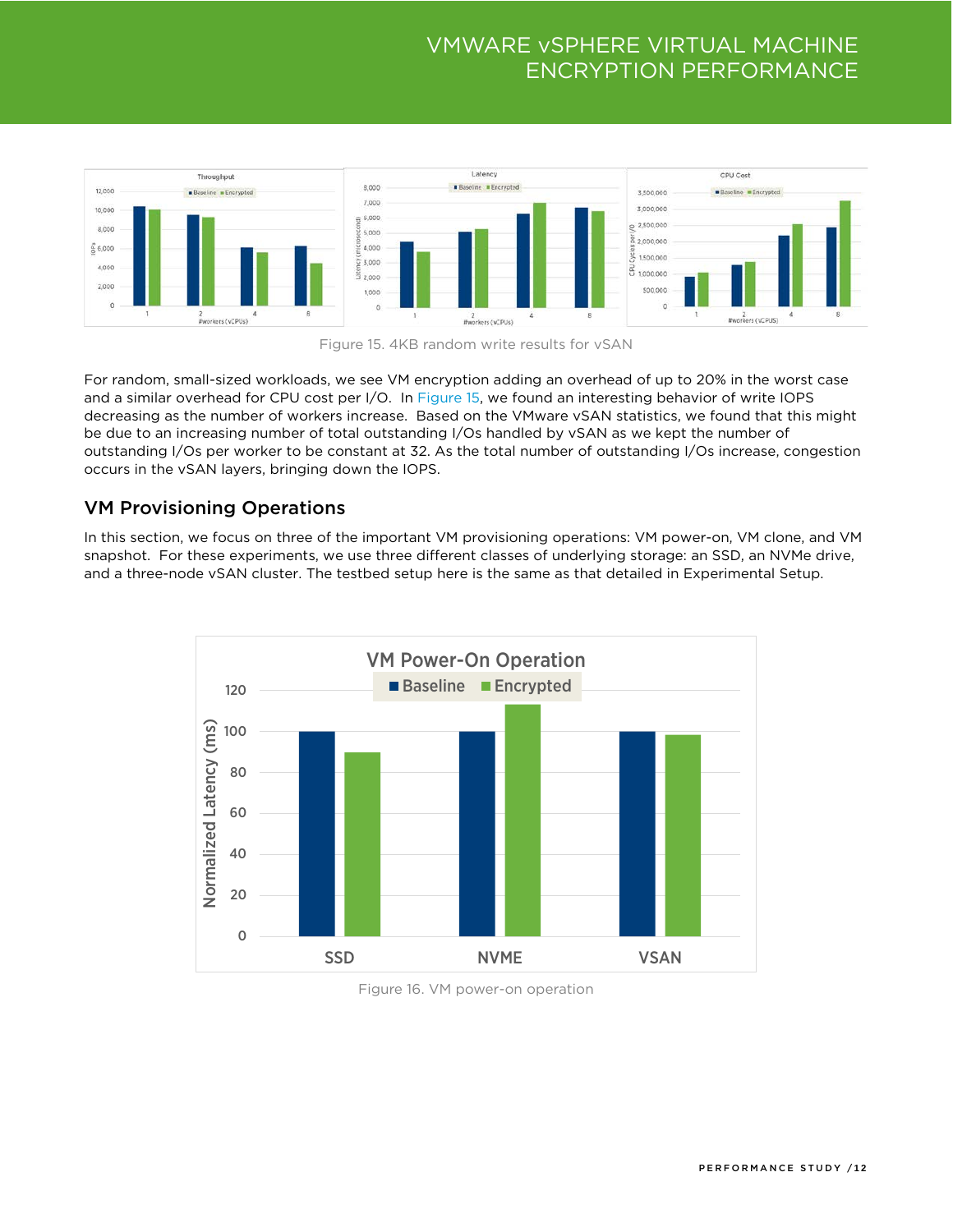

Figure 17. VM clone operation

<span id="page-12-0"></span>



<span id="page-12-1"></span>[Figure 16,](#page-11-2) [Figure 17,](#page-12-0) and [Figure 18](#page-12-1) show the performance of virtual machine provisioning operations, where we normalize the latency to a baseline of 100 milliseconds for no encryption. As we can see, in the case of VM power-on and VM clone operations, the performance overhead of VM encryption is less than 20%, irrespective of the storage type. In the case of the VM snapshot operation run on a vSAN datastore, we see a noticeable overhead of about 70%. This is because with VM encryption enabled, the VAIO (IOFilter) framework creates additional files to store book-keeping information, which is created afresh whenever a snapshot is taken.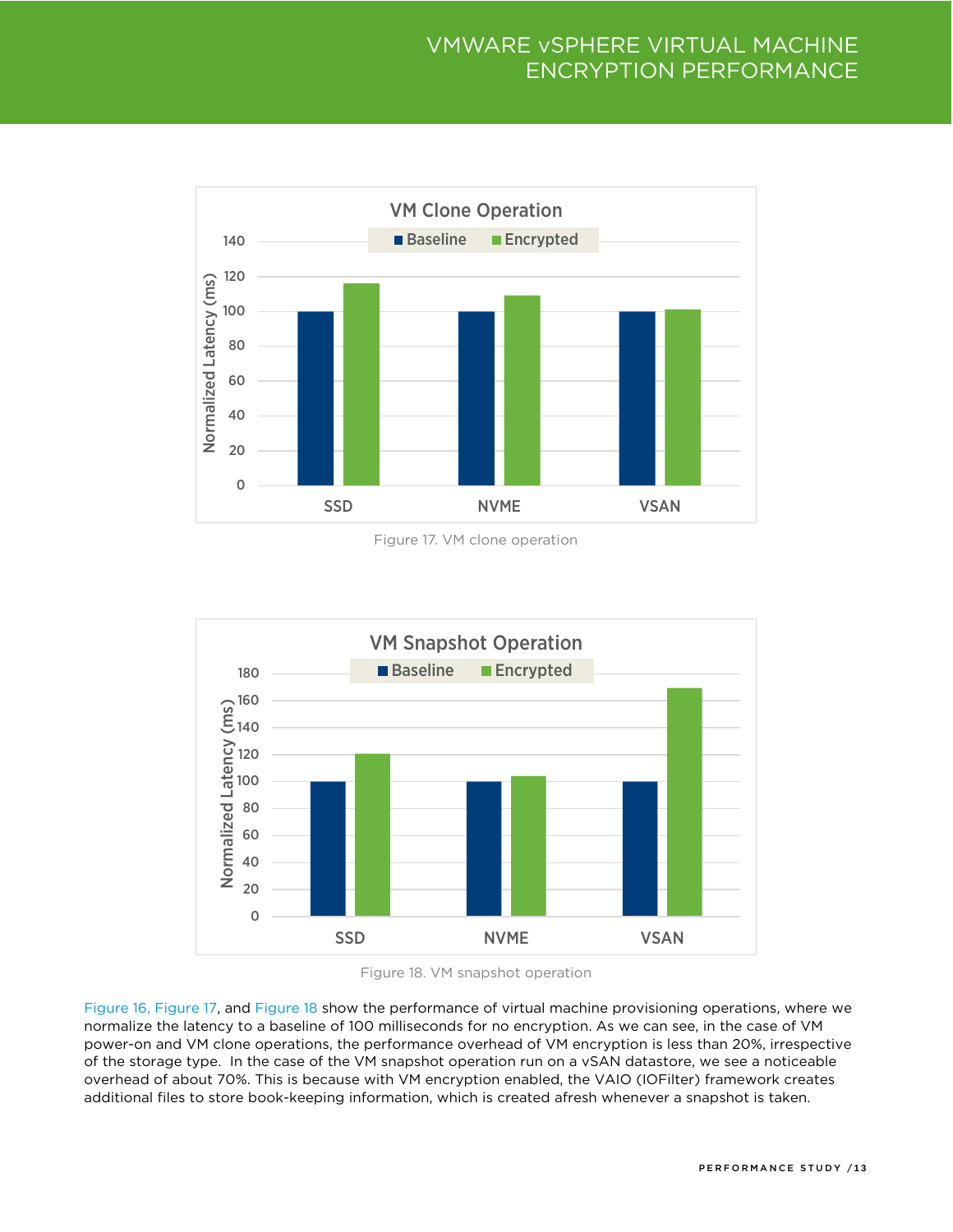Because the overhead of the file create operation in vSAN is higher compared to VMFS datastores, we see a higher impact for VM encryption only in the case of the vSAN datastore.

# <span id="page-13-0"></span>Conclusion

VMware vSphere virtual machine encryption secures VM data at the cost of increased CPU cycles for encryption and decryption. For ultra-low latency devices like the NVMe drive we used, the impact of higher CPU cost directly translates to reduced throughput and increased I/O latency. However, for storage devices and subsystems in the latency range of a few hundred microseconds and above, the increased CPU cost does not translate to a significant increase in latency or a decrease in throughput. In the case of VM provisioning operations like VM power-on and clone, the overhead of encryption for the Linux VM we tested is less than 20% in the worst case and very minimal for most other cases.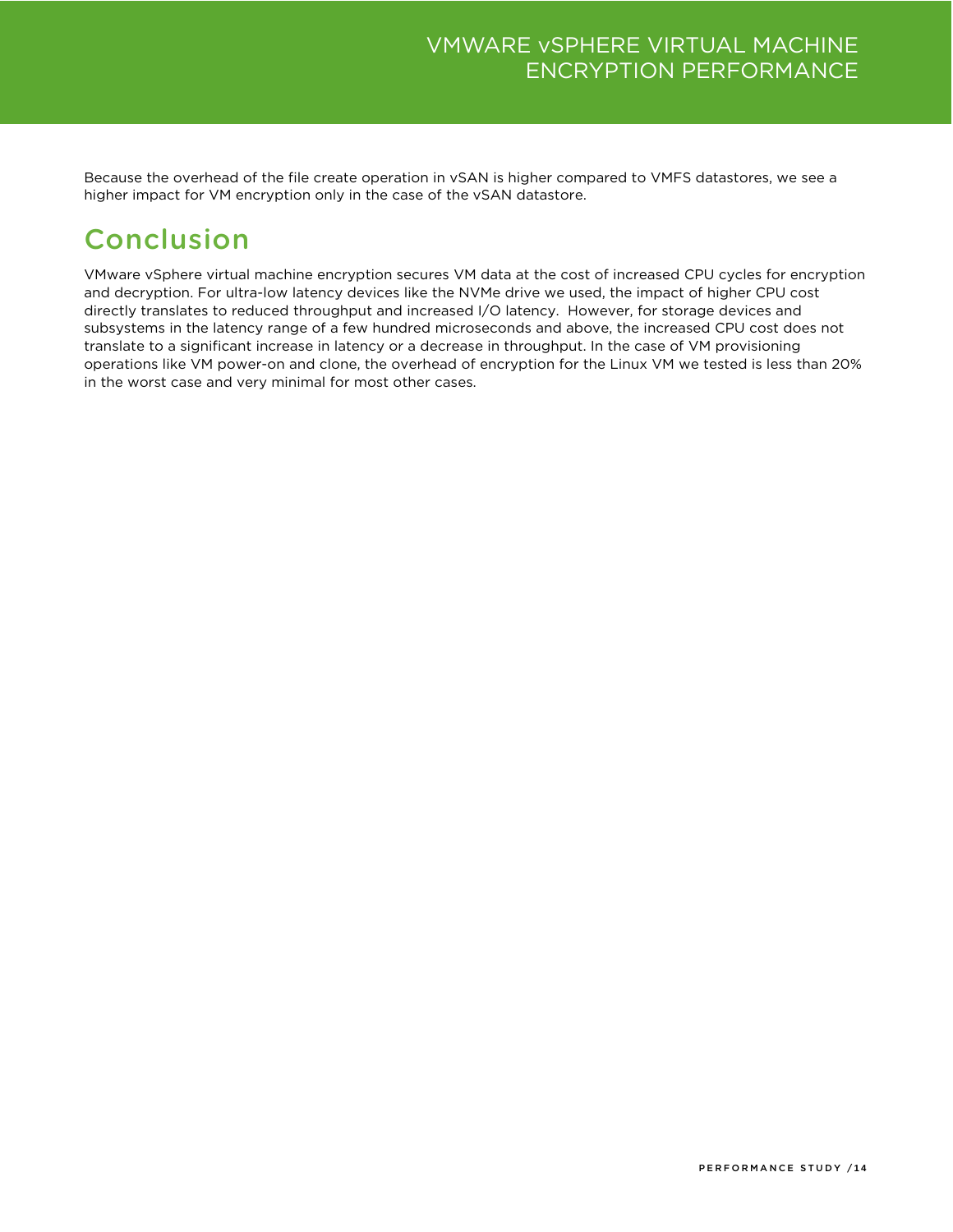## <span id="page-14-0"></span>References

- [1] Intel Corp. (2012, October) Intel S3700 SATA SSD Data Sheet. [http://download.intel.com/newsroom/kits/ssd/pdfs/Intel\\_SSD\\_DC\\_S3700\\_Product\\_Specification.pdf](http://download.intel.com/newsroom/kits/ssd/pdfs/Intel_SSD_DC_S3700_Product_Specification.pdf)
- [2] Samsung Electronics Co., Ltd. (2015, October) Samsung PM1725 NVMe Data Sheet. <http://www.samsung.com/semiconductor/global/file/insight/2015/11/pm1725-ProdOverview-2015-0.pdf>
- [3] VMware, Inc. (2016) VMware vSAN Product Page. <http://www.vmware.com/products/virtual-san.html>
- [4] VMware, Inc. (2014, October) IO Analyzer. <https://labs.vmware.com/flings/io-analyzer>
- [5] Iometer.org. (2014) Iometer. [http://www.iometer.org](http://www.iometer.org/)
- [6] HGST, Inc. (2015) HGST Ultrastar C10K1200 Data Sheet. [https://www.hgst.com/sites/default/files/resources/USC10K1200\\_ds\\_FINAL.pdf](https://www.hgst.com/sites/default/files/resources/USC10K1200_ds_FINAL.pdf)
- [7] Intel Corp. (2012, August) Intel Advanced Encryption Standard (Intel AES) Instructions Set Rev 3.01. <https://software.intel.com/en-us/articles/intel-advanced-encryption-standard-aes-instructions-set>